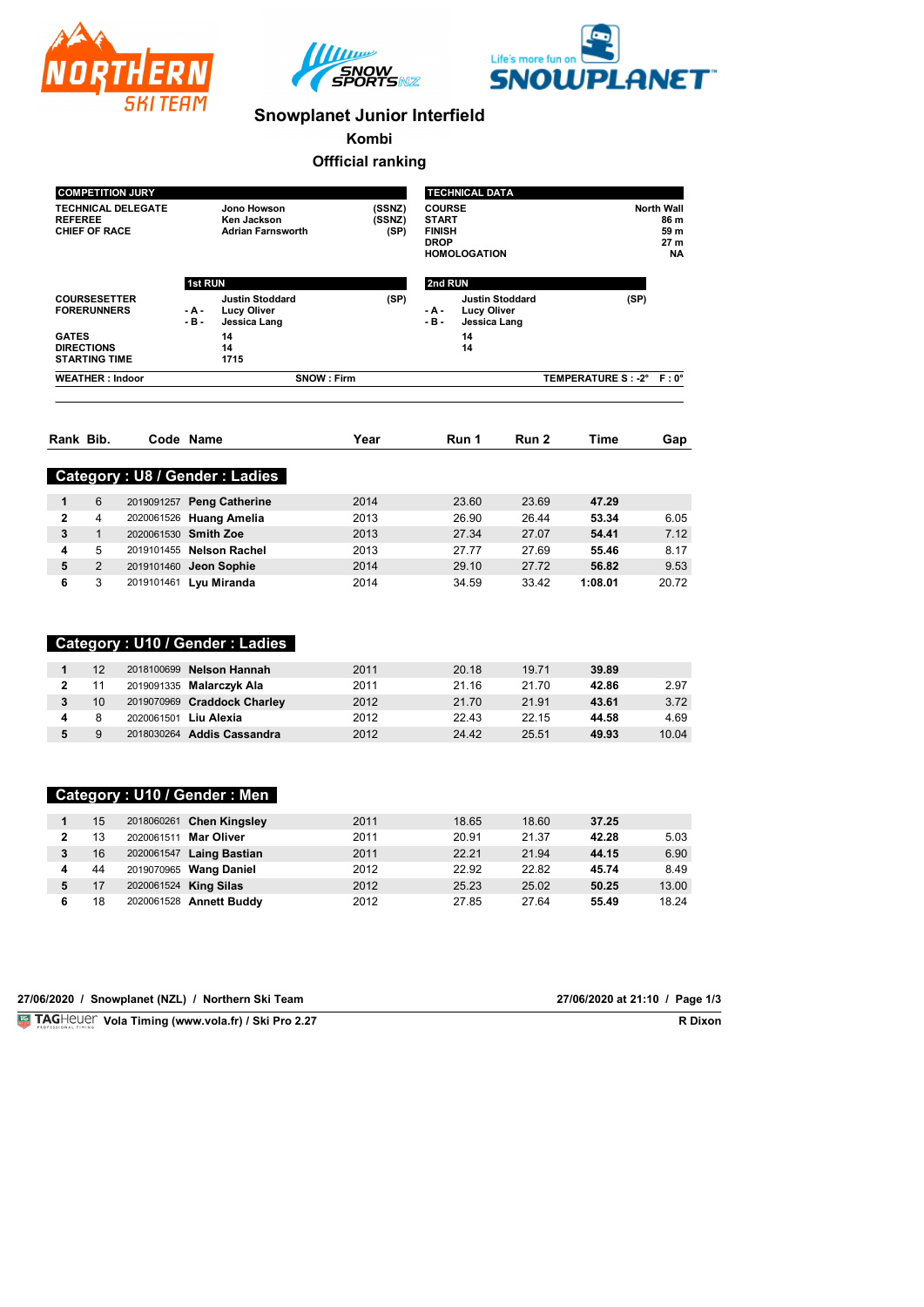





# **Snowplanet Junior Interfield Kombi**

| Offficial ranking |  |
|-------------------|--|
|-------------------|--|

| Rank Bib.      |    |                      | Code Name                                         | Year | Run 1 | Run 2 | Time                           | Gap   |
|----------------|----|----------------------|---------------------------------------------------|------|-------|-------|--------------------------------|-------|
|                |    |                      | Category: U12 / Gender: Ladies                    |      |       |       |                                |       |
| 1              | 23 |                      | 2018070356 Yuan Anna                              | 2010 | 18.25 | 17.95 | 36.20                          |       |
| $\mathbf{2}$   | 22 |                      | 2020061541 McCaughan Sienna                       | 2009 | 19.91 | 20.21 | 40.12                          | 3.92  |
| 3              | 21 |                      | 2019081101 King Charlotte Ava                     | 2010 | 19.08 | 21.07 | 40.15                          | 3.95  |
| 4              | 19 |                      | 2019091334 Mckenzie Paloma                        | 2009 | 21.08 | 21.29 | 42.37                          | 6.17  |
| 5              | 20 |                      | 2020061543 Zurflueh Maya                          | 2010 | 22.39 | 21.77 | 44.16                          | 7.96  |
|                |    |                      | Category: U12 / Gender: Men                       |      |       |       |                                |       |
| 1              | 26 | 2018060248 Niu Tiger |                                                   | 2010 | 17.60 | 17.91 | 35.51                          |       |
| $\overline{2}$ | 25 |                      | 2019070970 Craddock Jack                          | 2010 | 18.86 | 18.65 | 37.51                          | 2.00  |
| 3              | 27 |                      | 2018080566 Ji Samuel                              | 2009 | 19.13 | 19.13 | 38.26                          | 2.75  |
| 4              | 24 |                      | 2019081113 Dunphy Zack                            | 2010 | 21.88 | 22.86 | 44.74                          | 9.23  |
|                |    |                      |                                                   |      |       |       |                                |       |
|                |    |                      | Category: U14 / Gender: Ladies                    |      |       |       |                                |       |
| 1              | 30 |                      | 1019060847 Inglis Madaline                        | 2008 | 19.53 | 19.20 | 38.73                          |       |
| $\overline{2}$ | 31 |                      | 2020061525 Strawbridge Sabine                     | 2007 | 19.99 | 19.15 | 39.14                          | 0.41  |
| 3              | 34 |                      | <b>Walker Amelia</b>                              | 2008 | 19.92 | 19.84 | 39.76                          | 1.03  |
| 4              | 28 |                      | 2017061801 Batty Francesca Sofia                  | 2007 | 20.08 | 19.99 | 40.07                          | 1.34  |
| 5              | 29 |                      | 2020061542 holdcroft Annabelle                    | 2008 | 23.46 | 23.17 | 46.63                          | 7.90  |
|                |    |                      |                                                   |      |       |       |                                |       |
|                |    |                      | Category: U14 / Gender: Men                       |      |       |       |                                |       |
| 1              | 32 |                      | 2014102673 Pilkington Tom                         | 2008 | 17.25 | 17.03 | 34.28                          |       |
| $\mathbf{2}$   | 37 |                      | 2018060245 Rowe SB Liam                           | 2008 | 22.22 | 22.01 | 44.23                          | 9.95  |
| 3              | 35 |                      | 2018050240 Barnes SB Hunter                       | 2008 | 34.71 | 32.45 | 1:07.16                        | 32.88 |
|                |    |                      | <b>Category: U16 / Gender: Ladies</b>             |      |       |       |                                |       |
| $\mathbf{1}$   | 38 |                      | 2020061536 Moffat Madeline                        | 2005 | 16.77 | 16.40 | 33.17                          |       |
| $\mathbf{2}$   | 39 |                      | 2020061529 Moffat Emily                           | 2006 | 18.07 | 17.50 | 35.57                          | 2.40  |
| 3              | 40 |                      | 2017100227 McCort Ava                             | 2006 | 21.11 | 19.92 | 41.03                          | 7.86  |
|                |    |                      |                                                   |      |       |       |                                |       |
|                |    |                      | Category: U16 / Gender: Men                       |      |       |       |                                |       |
| 1              | 42 |                      | 2020051495 Armstrong Max                          | 2005 | 16.25 | 16.16 | 32.41                          |       |
|                |    |                      | 27/06/2020 / Snowplanet (NZL) / Northern Ski Team |      |       |       | 27/06/2020 at 21:10 / Page 2/3 |       |

**Vola Timing (www.vola.fr) / Ski Pro 2.27** 

**R** Dixon